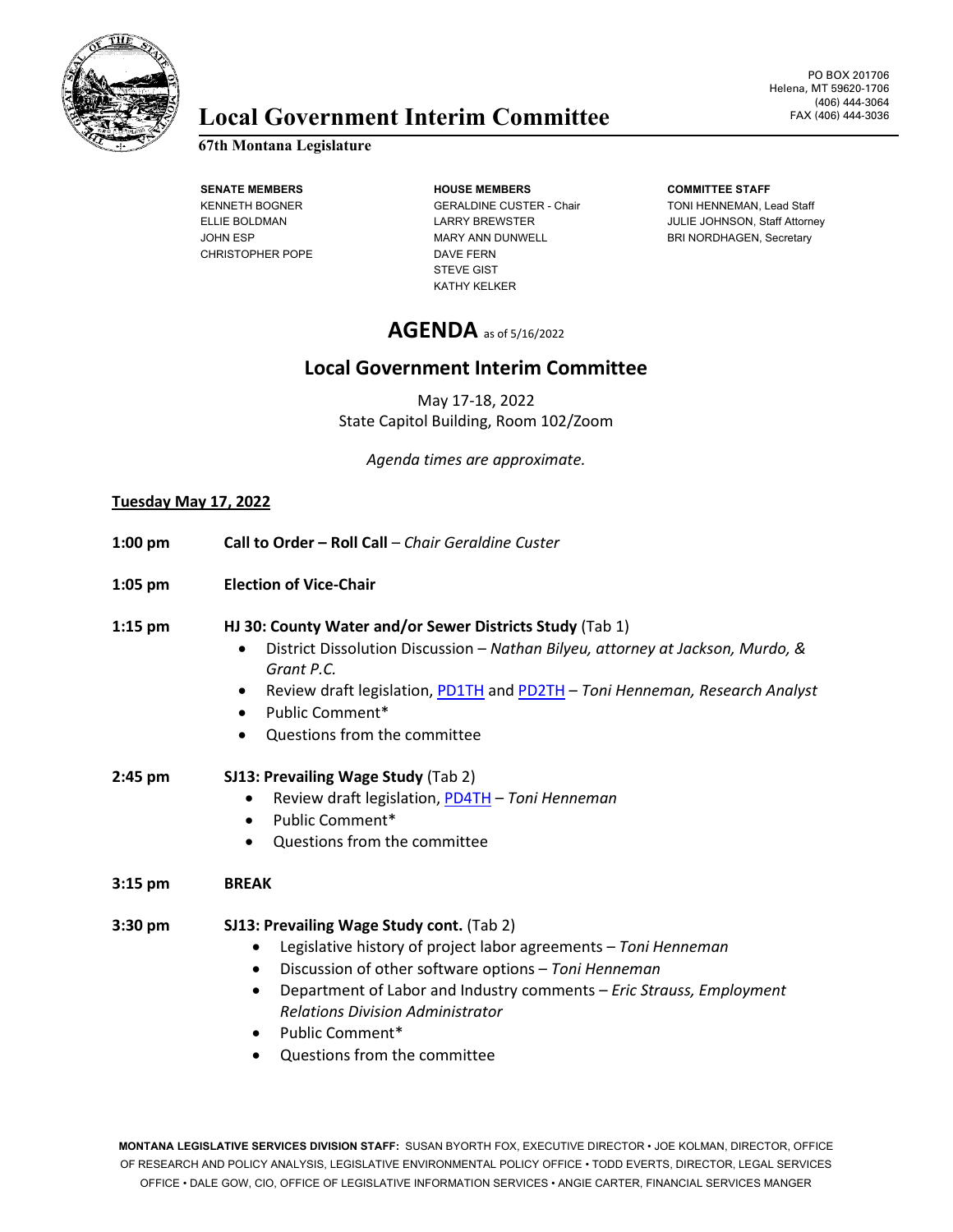| 4:15 pm  | Land Use Working Group Update (Tab 3)                                                                                                                                  |
|----------|------------------------------------------------------------------------------------------------------------------------------------------------------------------------|
|          | Review of draft legislation                                                                                                                                            |
|          | Public Comment*<br>$\bullet$                                                                                                                                           |
|          | Questions from the committee<br>$\bullet$                                                                                                                              |
| 4:45 pm  | <b>Committee Work Session (Tab 7)</b>                                                                                                                                  |
|          | Review and suggest next steps for HJ30 and SJ13 studies                                                                                                                |
|          | Possible committee action:<br>$\bullet$                                                                                                                                |
|          | HJ30 study: request or cancel PD1TH, PD2TH, or suggest an additional draft<br>$\circ$<br>SJ13 study: request or cancel PD4TH or suggest an additional draft<br>$\circ$ |
|          |                                                                                                                                                                        |
| 5:00 pm  | Recess for the day                                                                                                                                                     |
|          | Wednesday May 18, 2022                                                                                                                                                 |
|          |                                                                                                                                                                        |
| 8:30 am  | Reconvene - Roll call - Chair Custer                                                                                                                                   |
| 8:35 am  | SJ23: Public Notice Study (Tab 4)                                                                                                                                      |
|          | Review draft legislation, PD7TH & PD12TH - Toni Henneman<br>٠                                                                                                          |
|          | Public Comment*<br>$\bullet$                                                                                                                                           |
|          | Questions from the Committee<br>$\bullet$                                                                                                                              |
| 9:30 am  | <b>Special District Oversight (Tab 5)</b>                                                                                                                              |
|          | Review draft legislation, PD9TH - Toni Henneman<br>$\bullet$                                                                                                           |
|          | Review draft legislation, PD8JJ - Julie Johnson, staff attorney<br>٠                                                                                                   |
|          | Public Comment*<br>$\bullet$                                                                                                                                           |
|          | Questions from the Committee<br>$\bullet$                                                                                                                              |
| 10:45 am | <b>BREAK</b>                                                                                                                                                           |
| 11:00 am | <b>MSU LG Center Funding (Tab 6)</b>                                                                                                                                   |
|          | Explanation of current funding and budget process - Katie Guenther, Legislative                                                                                        |
|          | <b>Fiscal Analyst</b><br>Review draft legislation, PD10TH - Toni Henneman<br>٠                                                                                         |
|          | Public Comment*<br>$\bullet$                                                                                                                                           |
|          | Questions from the Committee                                                                                                                                           |
| 12:00 pm | Public comment* on any item in LGIC's subject matter jurisdiction                                                                                                      |
| 12:15 pm | <b>Committee Work Session (Tab 7)</b>                                                                                                                                  |
|          | Possible committee action:                                                                                                                                             |
|          | SJ23 study: request or cancel PD7TH, PD12TH, or suggest an additional<br>$\circ$                                                                                       |
|          | draft<br>Special District Oversight: request or cancel PD9TH, PD8JJ, or suggest an<br>$\circ$                                                                          |
|          | additional draft                                                                                                                                                       |
|          | MSU LG Center: request or cancel PD10TH<br>$\circ$                                                                                                                     |
|          |                                                                                                                                                                        |
|          |                                                                                                                                                                        |

**MONTANA LEGISLATIVE SERVICES DIVISION STAFF:** SUSAN BYORTH FOX, EXECUTIVE DIRECTOR • JOE KOLMAN, DIRECTOR, OFFICE OF RESEARCH AND POLICY ANALYSIS, LEGISLATIVE ENVIRONMENTAL POLICY OFFICE • TODD EVERTS, DIRECTOR, LEGAL SERVICES OFFICE • DALE GOW, CIO, OFFICE OF LEGISLATIVE INFORMATION SERVICES • ANGIE CARTER, FINANCIAL SERVICES MANGER